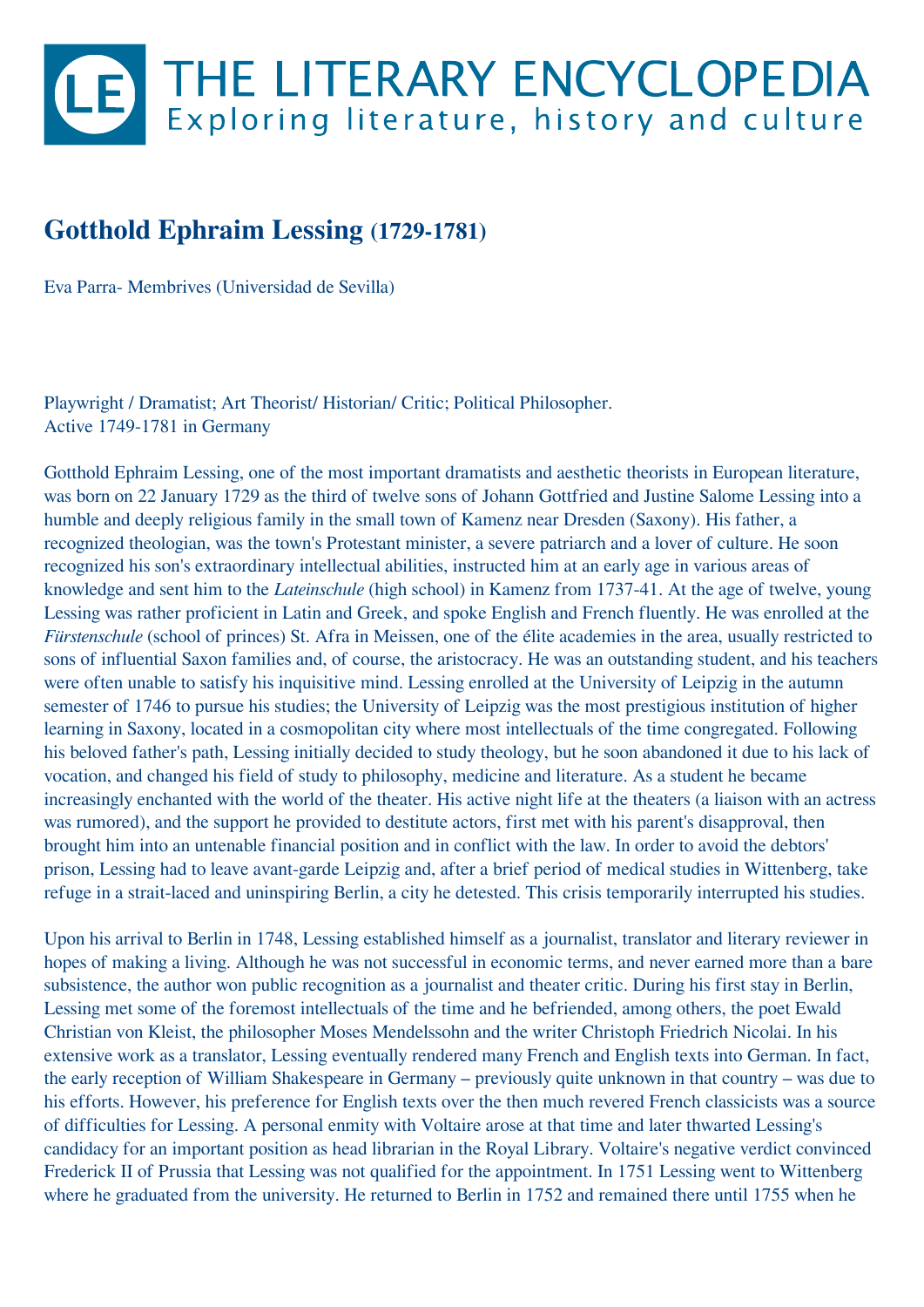completed *Miss Sara Sampson*, his first major play, and moved back to Leipzig.

His plan of accompanying a wealthy young merchant on a trip to England - and eventually around the world were foiled upon their arrival in Amsterdam by the beginning of the Seven Years' War (1756-63). A disappointed Lessing returned to Berlin in 1758, where he stayed until 1760. There he published his important 55 theoretical *Briefe, die neueste Literatur betreffend* [*Letters Concerning the Latest Literature*, 1759-60], the most remarkable of these the *17th Letter* (1759), in which Lessing makes a strong case for Shakespeare as a model for a renewed German theater. The *17th Letter* includes the strikingly original fragment of a Faust drama Lessing had written himself, but passed off as part of an old folk play. Also in 1759 Lessing wrote the prose tragedy *Philotas*, one of his lesser works. In 1760 he moved to Breslau, where he took employ as the secretary of the Prussian general Tauentzien who was the governor general of Silesia. He pursued his studies of classical philosophy and art in Breslau and wrote his comedy *Minna von Barnhelm* and the aesthetic treatise *Laokoon oder Über die Grenzen der Malerei und Poesie* [*Laocoon, or On the Limits of Painting and Poetry*, 1766] before he returned to Berlin in 1765.

After his failed candidacy for the chief librarianship at the Prussian Royal Library, he moved in 1767 to Hamburg, where he intended to revive a moribund theater (Hamburger Entreprise) as its artistic advisor and to advocate the concept of a German national theater as a critic. But his innovative ideas did not win over an indifferent and conservative audience. His *Hamburgische Dramaturgie* [*Hamburg Dramaturgy*, 1767/69], a collection of 104 short essays on the drama, was the result of his stay in Hamburg and proved eminently influential for the later development of the German drama. After the bankruptcy of the Hamburg theater, Lessing was once again destitute and forced to leave the city for steady employment elsewhere. In 1770 he accepted the poorly paid position of librarian at the prestigious Wolfenbüttel Library. Although the position itself was secure, Lessing was deeply unhappy in Wolfenbüttel, plagued by poverty, lack of recognition and increasing ill health. After 1774 he became embroiled in a much-publicized acrimonious controversy about theological matters with the Hamburg pastor Johann Melchior Goeze, which ended when the Duke of Brunswick silenced Lessing. The eleven years spent in Wolfenbüttel he characterized as an "an intense agony". In 1775 Lessing traveled to Leipzig, Berlin, Vienna and – as the companion of a Brunswick prince – to Milan, Venice, Florence and Rome.

While in Wolfenbüttel he courted Eva König, a widow with whom Lessing had been in love for years. Administrative problems delayed their marriage until it finally came to pass in 1776. The couple's happiness, however, was short-lived. In 1778 Traugott, Lessing's only son, was born and died shortly after his birth. Two weeks later Eva Lessing passed away. Her two daughters from her previous marriage were put into the author's care and comforted him in his grief. In a letter, Lessing eloquently bemoaned that his only chance to enjoy a good life, as other mortals were allowed to, had ended in devastating loss. In fact, he never recovered from the blow of having lost his wife and child. His final years were spent in poor health and loneliness. On 15 February 1781, only 52 years old, Lessing died of a stroke in the city of Brunswick, where his grave can still be visited today.

Despite his constant struggles for economic survival and the concomitant restless wandering life, Lessing achieved remarkable success as a playwright during his lifetime. Drama was his first passion, and his plays remain innovative and moving even more than two centuries after they were written. During Lessing's formative years, German literature conformed to the poetics of Johann Christoph Gottsched. Although Gottsched was later overshadowed by Lessing, his theory of the drama, based on the aesthetics of French classicism, governed dramatic writing and performance in the early German Enlightenment. Gottsched re-vitalized the role of the actors in performance practice and insisted on creating a professional and well-paid drama company in order to develop theater into an effective cultural agency, and his dramatic theory and practice provided an important, though flawed, first foundation for the later development of drama in Germany. However, his great admiration of the French classicists, who were not widely understood by the German public, prevented his ideas from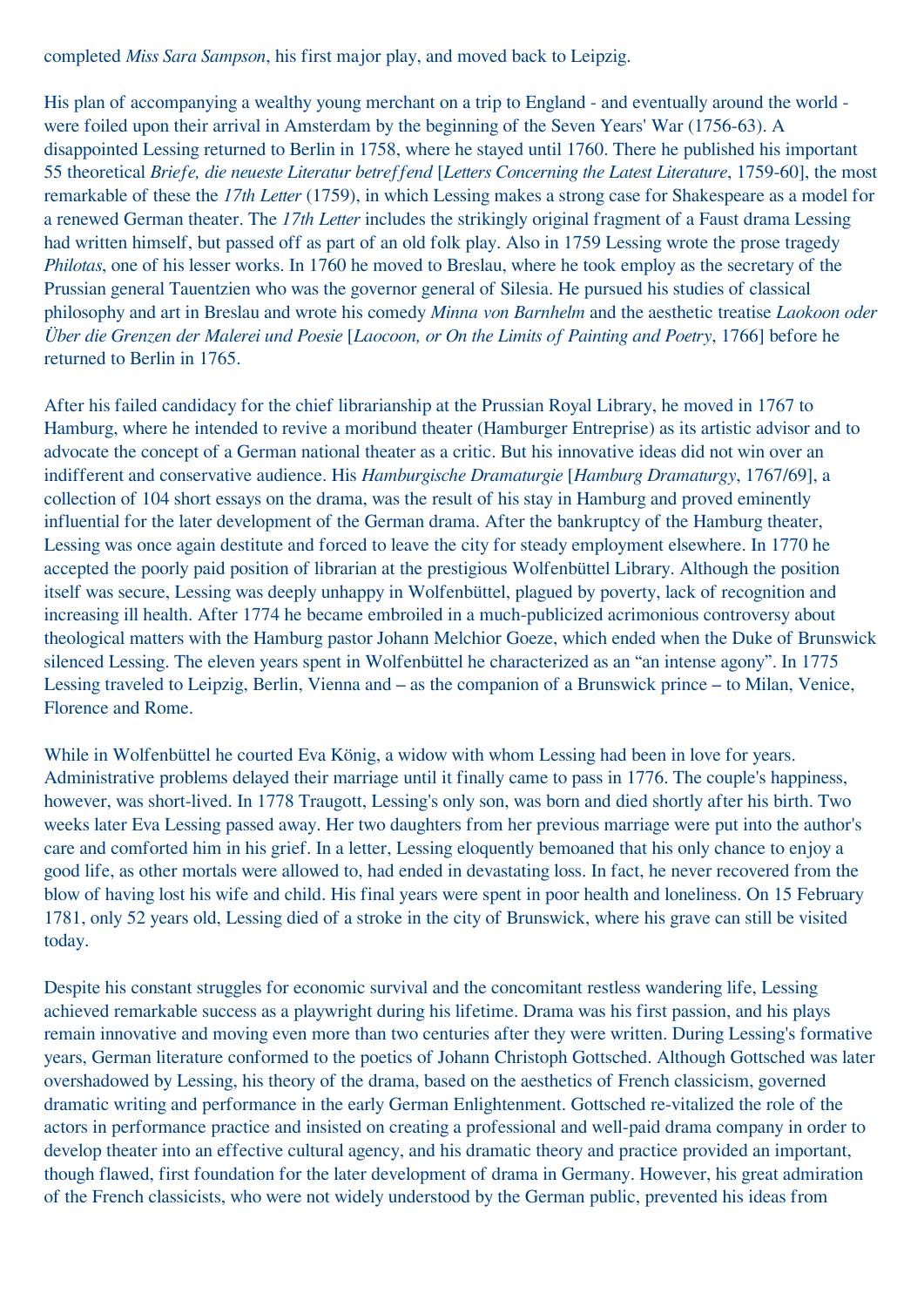gaining much popular support. Lessing's literary productivity began when he was a student in Leipzig: he had written poems as well as moralizing fables in his youth, but it was his first drama which brought him some acclaim. The satirical comedy *Der junge Gelehrte* [*The Young Scholar*], performed in 1748 by the enterprising drama company of Friederike Caroline Neuber, was an immediate stage success. Still attached to the French tradition and strongly influenced by Molière, the text critically illuminates the role of intellectuals in society. Several other satirical plays were written in the Leipzig period, most remarkably *Die Juden* [*The Jews*], a play presenting a plea for tolerance and emancipation of the non-privileged and still ghetto-bound Jewish citizenry.

It was during his second stay in Berlin, when his time was primarily devoted to translations, that Lessing delved into literary theory. His readings of Aristotle and Shakespeare inspired his conception of a radical reform of German drama. The first step was to abandon the French model, as it derived from a culture Lessing considered quite different from the German. The English national character and, specifically, Shakespeare's works, were deemed compatible with the German cultural traditions. A first attempt to put these ideas into practice was the *bürgerliches Trauerspiel* (tragedy in a bourgeois setting) *Miss Sara Sampson*, published and premièred in 1755, the first German drama to draw its main characters from the bourgeoisie, not the aristocracy. The plot-line of an evil seducer who corrupts and brings an innocent girl of a lower class to a tragic end is not entirely original, but Lessing's version – including elements of the melodrama – touched the audience deeply and made him famous over night. The main male protagonist, Mellefont, returns in different incarnations in Lessing's own later works, and in plays by Goethe and Schiller, as well as by many lesser authors.

It is important to note that Lessing's major plays are either the result or the forerunners of his theoretical aesthetic writings. In his *Letters Concerning the Latest Literature* (which followed *Miss Sara Sampson*), he laid out his critique of Gottsched and proposed an amalgam of Shakespeare with Enlightenment principles as the foundation for the renewal of German drama. The *Faust* fragment of the *17th Letter* radically breaks with the prevalent theological view of a sinful Faust and portrays the hero as a man driven by his thirst for knowledge ("the most noble of all drives") and anticipates both *Sturm und Drang* (Storm and Stress) notions and Goethe's approach to the Faust theme. In *Laokoon*, published eleven years after *Miss Sara Sampson*, Lessing differentiates between the visual arts and literature. Whereas visual art has to freeze a moment in time of utmost importance for the artist's rendition of an event, literature (i.e. the drama) can represent the elements of time, temporality, action, movement, succession and development. This essay engaged in the nascent classicism debate with Johann Joachim Winckelmann and proved to be eminently influential on Goethe and the next generation of writers. In his *Hamburgische Dramaturgie* (written just after the next play, *Minna von Barnhelm*), Lessing deals with all issues of play-writing and performance: the problem of catharsis (distinctions between the Greek and French tragedies and their strategies to instill fear as a means to morally "purge" the audience), a critique of the Aristotelian unities and their application in French classicism, the merits of Shakespeare's depiction of the supernatural versus the French, reflections on drama and history and on the playwright's preference for ambiguous situations and characters. Thus, the playwright will show his wit by composing a work abounding with equivocal situations, where humor is displayed in multi-faceted dialogue. Lessing's defense of "mixed" characters, neither truly evil nor good, was inspired by the Spanish author Calderón de la Barca.

Lessing put his dramaturgical theories into practice and to the test with *Minna von Barnhelm oder Das Soldatenglück* [*Minna of Barnhelm, or Soldiers' Fortune*], written 1760-63, premièred in 1767 and today considered the first German classical comedy. It is a comedy in prose, full of ingenious dialogue where the wit of the main characters is an integral part of the action and just as important as the intrigue about love and miscommunication. The play is set in the Prussian officers' circles – Lessing observed this milieu during his stay in Breslau – and satirizes their notions of pride and honor. The main character of Tellheim, a proud and stubborn Prussian soldier plagued by economic and emotional problems, is inspired by his friend Ewald Christian von Kleist, who lived in a very similar situation. Tellheim's inability to ask his beloved for help due to his false pride is ridiculed by the play, as is the inconsistency of women. The moral of the text is that, despite the undeniable differences between male and female nature, affection and honesty can overcome every problem. One of the